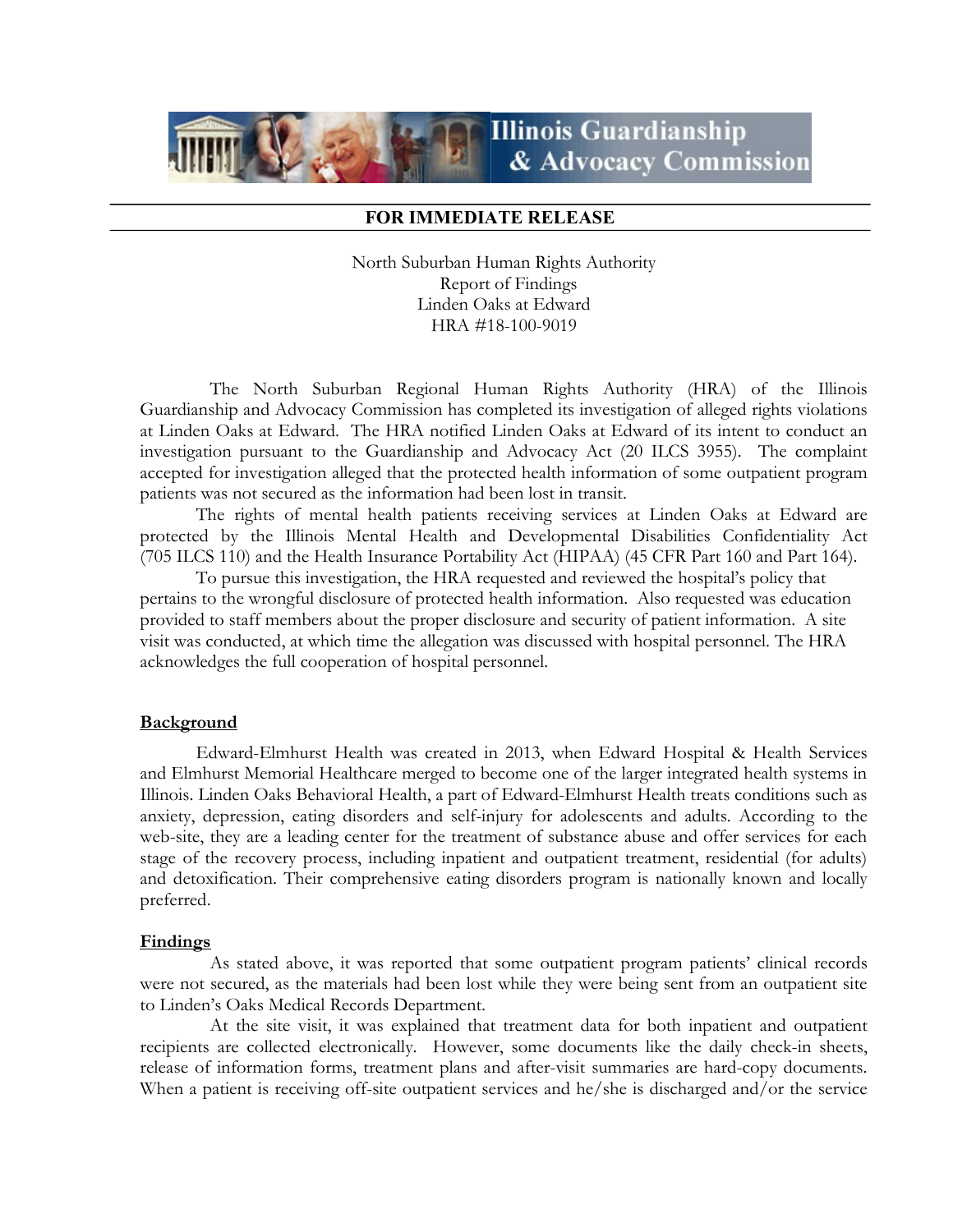status changes, these forms are placed in a locked bag and transported to the Medical Records Department via a courier service.

 Hospital personnel stated that upon receiving notification of a patient's service status change, it was discovered by Medical Records that the hard-copy documents for this patient had not been sent to medical records. An investigation was immediately conducted and it revealed that documentation for nine patients were unaccounted. The courier service was contacted as were the other drop-off sites on the route; staff members were interviewed, but despite a thorough investigation, the locked bag could not be located. Hospital personnel also stated that they are not even certain that the documents got into the bag – the error could have occurred prior to that step.

 As a result of this incident, corrective measures have been taken to identify process improvements. The courier and staff member now must sign off that he/she has received the documents and have placed them in the locked bag. The courier previously made two additional stops before the documents were delivered. As a corrective measure, the route is now direct; the courier makes no additional stops. The hospital is also in the process of piloting a plan to determine if the documentation can be scanned into the clinical record– this is being conducted at another site. The patients identified were personally contacted by the hospital's President and CEO and advised of the situation. Although they did not believe that the unaccounted documents contained any financial information, the hospital provided one year of free credit monitoring.

 In response to the HRA request regarding education provided to staff members about the proper disclosure and security of patient information, materials were given that shows that all employees must complete an annual mandatory privacy and information security training. In addition, new employee orientation is provided which includes training related to patient confidentiality, applicable regulations and the use and disclosure of protected heath information. Also provided were the actual training modules.

 The hospital's Privacy Breach Notification policy states that a breach is "the unauthorized acquisition, access, use or disclosure of PHI/PII [Protected Health Information/Personally Identifiable Information]: The unauthorized acquisition, access, use, or disclosure of PHI/PII is presumed to be a breach unless the System or Systems' Business Associate, as applicable, demonstrates that there is a low probability that the PHI has been compromised based on the Systems' risk assessment. Examples of potential breaches include but are not limited to: disclosures of PHI/PII to unauthorized individuals via mail, fax, email, or handling paper PHI/PII to an unauthorized recipient, access, use, or disclosure of PHI/PII for a purpose not consistent with the corporate standard or for a purpose other than treatment, payment, or operations as consistent with HIPAA." The policy includes the measures staff members are to take upon discovery of a potential breach of PHI/PII. To summarize, staff are to report a potential breach immediately following the appropriate chain of command; the Privacy Officer directs an investigation; if a breach did occur, appropriate internal personnel are notified and written notification to any patient affected; if an investigation confirms that a violation has occurred, corrective action may occur, including discipline up to and including termination of employment, contract or relationship; if an employee is found to have inappropriately used, accessed, or disclosed PHI/PII, they may be subject to additional training and discipline up to and including termination.

### **Conclusion**

Pursuant to the Illinois Mental Health and Development Disabilities Confidentiality Act (740 ILCS 110/3) "All records and communications shall be confidential and shall not be disclosed except as provided in this Act. Unless otherwise expressly provided for in this Act, records and communications made or created in the course of providing mental health or developmental